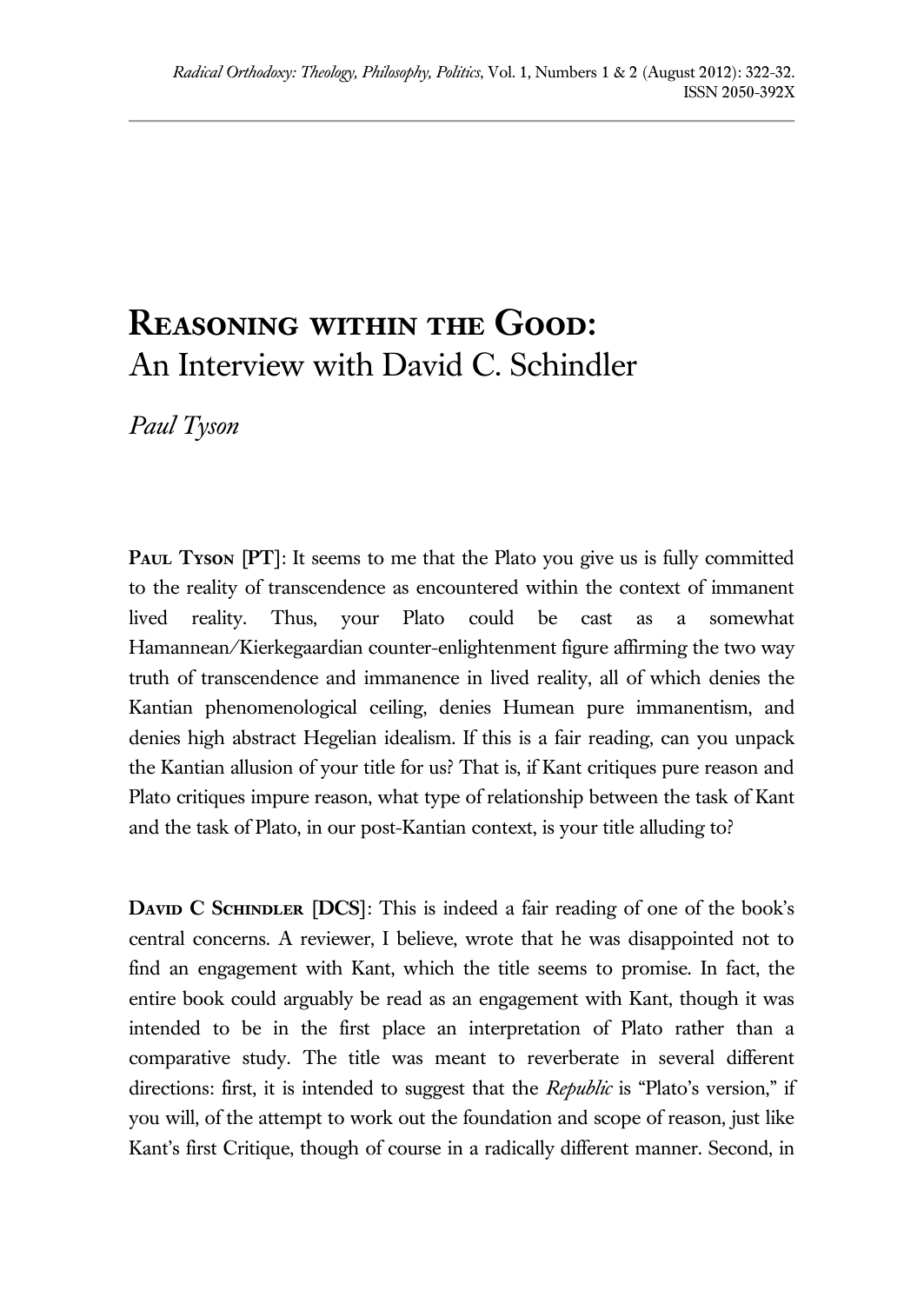contrast to Kant's aim to isolate the essence of reason, as it were, the phrase "impure reason" indicates that human reason is always "more than itself" in its very essence; it is embodied and exercised within a tradition, and so has a positive dependence on images, mythology, authority, and the like. In other words, its autonomy is essentially coincident with a basic heteronomy, which becomes especially evident once we see the convergence between reason and eros. The key difference between Kant and Plato, it seems to me, turns on the good that Plato sees as the basis of reason. The foundation of reason for Plato, in this case, is not purely formal as it is for Kant, but is a "pure form" that necessarily *includes* all content. Finally, and perhaps most directly, the title proposes that Plato's founding of truth and reason on the idea of the good entails a "critique of impure reason" in the most colloquial meaning of the phrase, namely, it is a criticism of reason that is not ordered to the good. It ultimately seeks to show that, without being so ordered, reason finally loses its rationality. Reason cannot be reason proper outside of a love of the good.

**PT**: The first chapter of your book situates your exploration of Plato's understanding of The Good within the context of contemporary misology in the academy. Can you briefly unpack why it is that reason has so little authority in the contemporary academy and modern society, and how Plato addresses that problem and makes it possible for us to recover Logos today?

**DCS**: The main problem, it seems to me, is that we have inherited an impoverished notion of reason. We find this impoverished notion not only among those who reduce reason to politics or psychology or biology—that is fairly obvious—but also among those who defend the importance of rationality. I recall a classmate of mine in graduate school who believed that all the world's problems stemmed from the fact that students are no longer required to study logic. But if logic represents the essence of reason, then basic commitments and ultimate beliefs become non-rational, i.e., arbitrary. Rationalists are always also sentimentalists— Bertrand Russell is a great example. One cannot overcome misology, therefore, simply by insisting on the importance of reason; it is first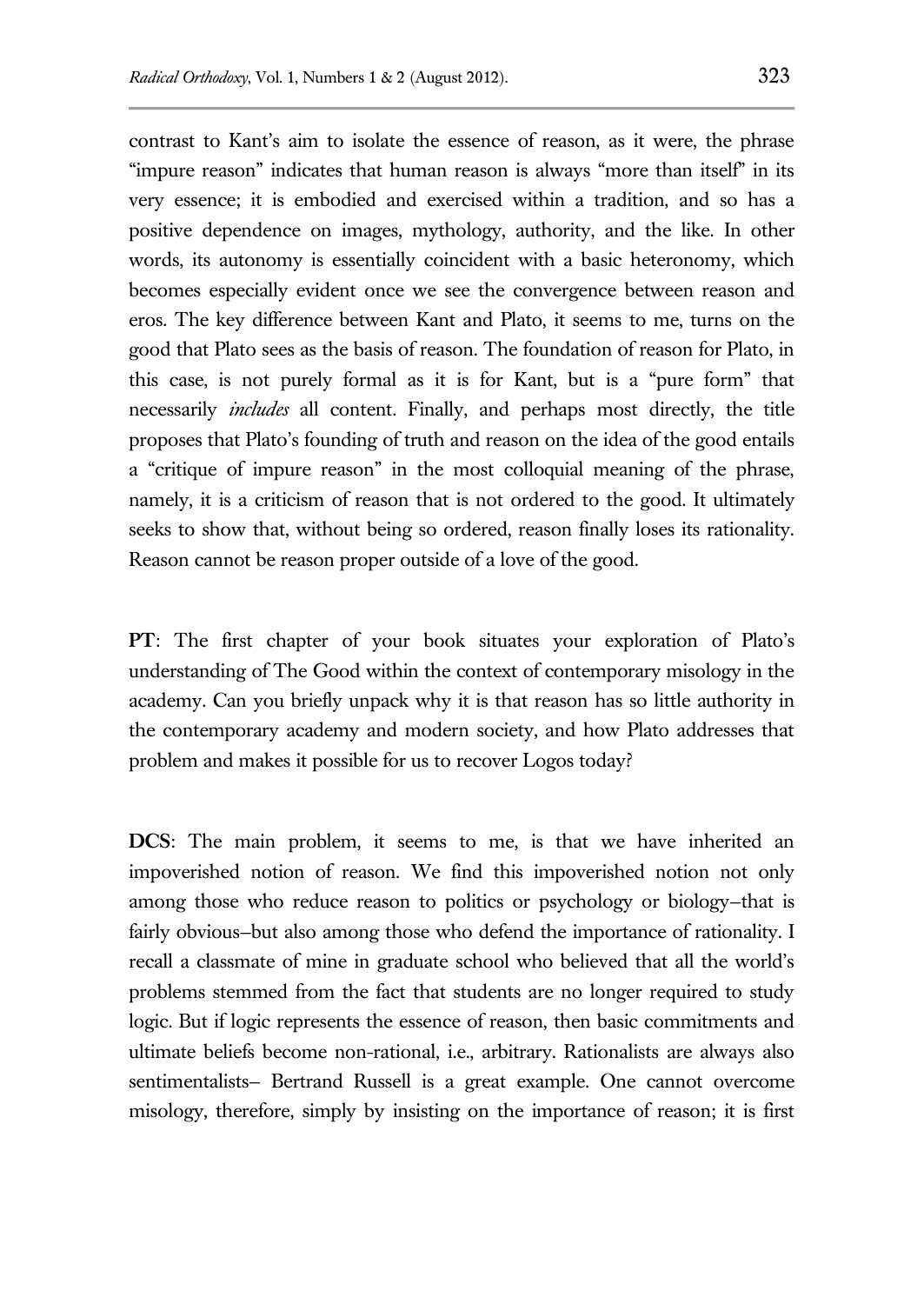necessary to rethink its nature. This makes the problem both more subtle than one might think, and also more urgent.

I don't wish to claim, of course, that this book addresses the problem adequately, or even that a recovery of Plato is a sufficient response. But it does seem to me the case that at least part of the cause of the impoverishment of reason is the dissociation of the transcendentals from one another, specifically in this context the separation of truth from the good. The intrinsic connection between the two, and their reciprocal dependence on one another, is nowhere more evident than in Plato. At some point in the history of Western thought the relationship was effectively sundered; I hope someday to understand better how and why this happened. For now, it seemed to me to be helpful to begin by going back to the origin, and thinking through the implications as far as possible of the good as cause of knowledge and truth. Interpreted in relation to the good as its ground, reason becomes at once more ample *and* inherently attractive or compelling. An indispensable part of the response to misology is thus reconnecting truth and goodness.

**PT**: I confess I was seduced into reading your remarkable book by its enigmatic dedication: "For Nick Healy and Andy Matt, who were there when the "third Plato" first came to light." For I was looking for a "third Plato" myself. I know your dedication is a personal comment, but I wonder, can you let us in on who the three Plato's are and why the third Plato is so much more satisfying than the first two?

**DCS**: This is another line that has several meanings. Like you, I have always been intrigued whenever I have heard talk of a "third way" in Plato interpretation, because Plato seems beset perhaps more than other philosophers by unsatisfying extremes, which go all the way back to the beginning. There is, for example, a "skeptical" approach, and a "dogmatic" approach; because there is truth on each side here in spite of their opposition, one is prompted to look more profoundly to discover a conception that would do justice to both sides. And so forth.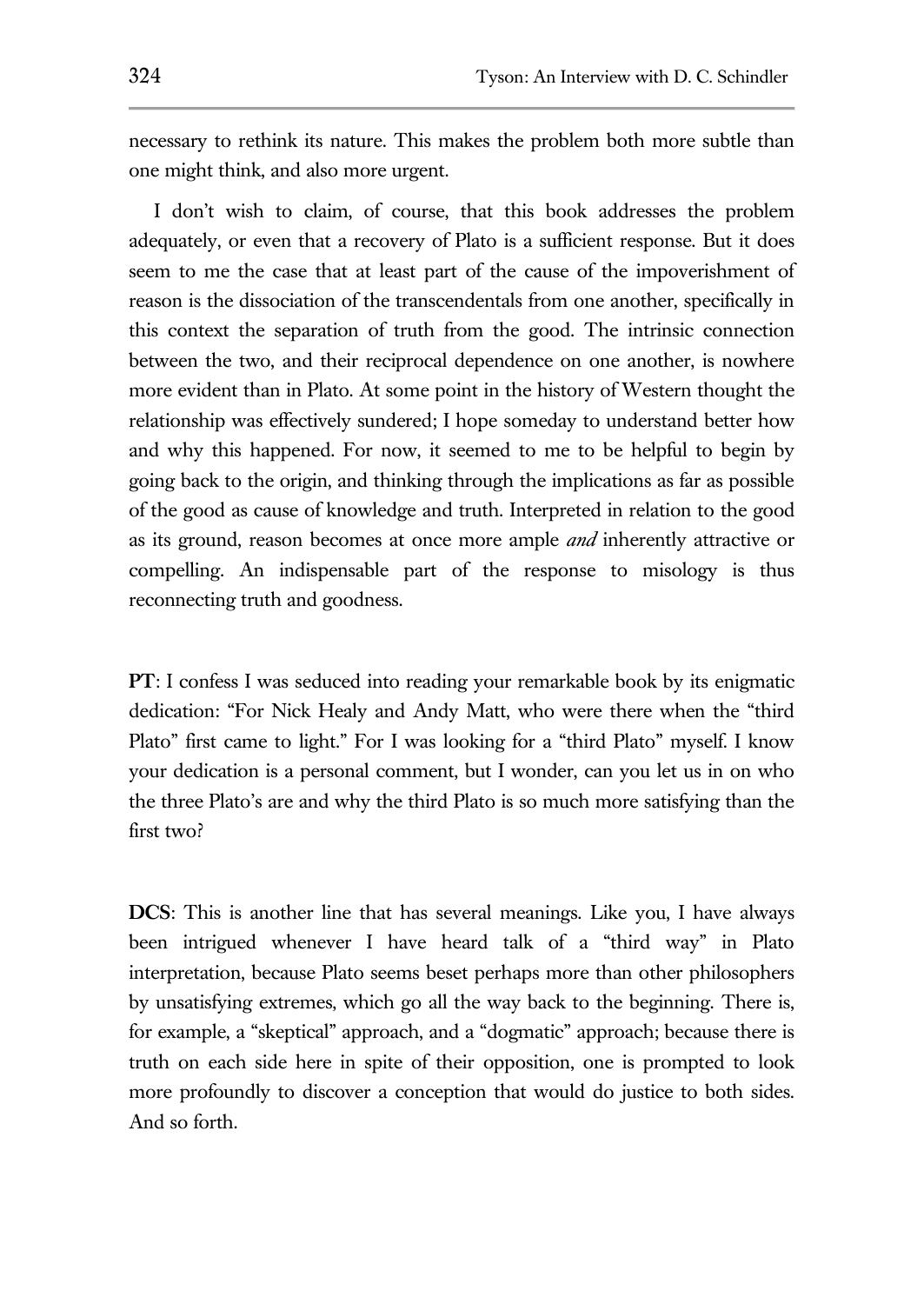But the dedication also has a specific meaning. In a study he wrote on Origen, Hans Urs von Balthasar observes that there are in fact "three Origens": the first is the "heretical" Origen, the cartoonish "Platonist" who speculated irresponsibly on theological matters because of dubious philosophical influences, and who ended up a dualist and despiser of the flesh. This version of Origen is the "vulgar" one that manages to survive despite its superficiality. The second Origen is the metaphysical thinker. If one penetrates beyond the vulgar interpretation, one encounters Origen's incomparable speculative power, and sees the profound unity of thought, the uncompromising desire for God and so the great mystical ascent. This is the essential Origen. However, there is also a third: beyond even the ascent, one can catch sight of a quieter theme in his thought, which is less obviously on the surface only because it is so central. This is the theme of the descent, the kenosis, the gift of self. Balthasar describes it as the wave that, having crashed against the shore, now silently sinks into the sand. This is the true Christian heart of Origen. It remains mostly unspoken, but it is what ties everything together. My friends and I, who had read this text together, realized that something similar could be said about every major thinker in history, and indeed in some sense about every person simply: there is the popular reputation a thinker has, then the "true" thought of the person, and, finally, even behind this there is the center, the secret heart that has to be perceived as it were "inside" what is thought. Heidegger has made a similar observation about the importance of the "unsaid" in what is said.

With respect to Plato, the first is the "dualist," the second is the Plato that comes to view when one realizes that the forms are not "things" floating somehow (?!) in space, but are the essential truth of the things in the world. This is philosophy as erotic ascent. The third Plato, however, is the philosopher of the return to the cave, the reversal, the philosopher that Socrates embodies in his "going down." It seems to me that this dramatic moment expresses the inner meaning of the good, which cannot be adequately articulated in logical argument alone, but which "ties everything together" in the *Republic*. The second chapter of my book is meant to present the "second Plato," if you will, while the "third Plato" makes his appearance in the third chapter, which is the central one. The rest of the book turns on this.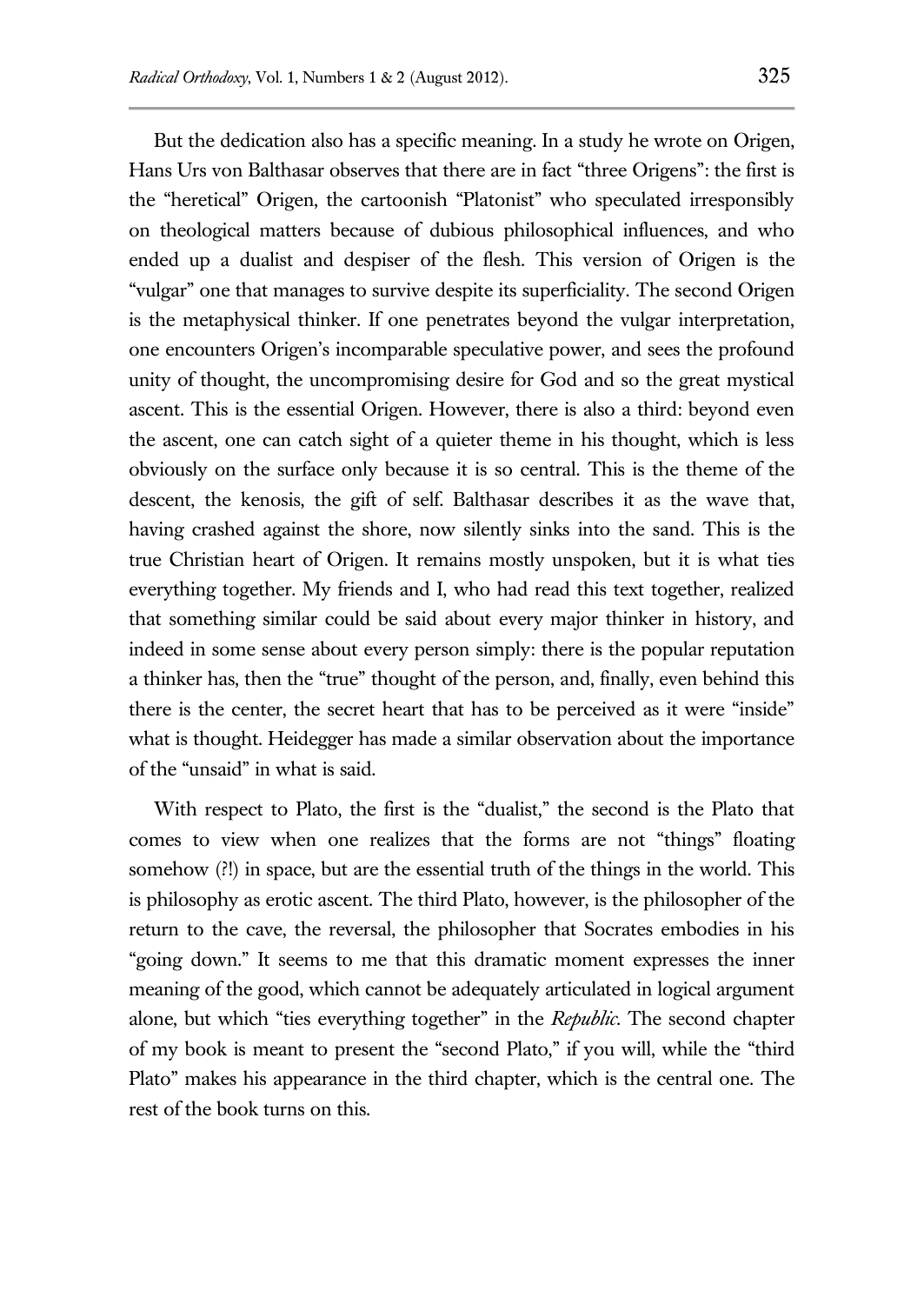**PT**: The hermeneutic key that you use to open *The Republic* to us is the manner in which Plato places Socrates as the performative embodiment of The Good in the dramatic structure of the dialogues. I think you justify that interpretive stance very credibly and it does seem to beautifully unlock many of the persistent interpretive difficulties of *The Republic*. I wonder, can you say something about the importance of non-propositional knowledge to Plato and how he dramatically and performatively conveys transcendence within immanence via a kind of incarnational treatment of Socrates? Can you also comment on how the absence of non-propositional knowledge from the epistemological foundations of Modernity has made it difficult for us to read Plato well and has, perhaps, produced modern Platonisms that seriously miss the subtlety and point of Plato's dialogues?

**DCS**: To say that reason is grounded in the good means that reason has its proper place within a context that exceeds it. The implications of this are endless. One of them is that we cannot limit reason to its formal aspect. I tried to avoid speaking simply of "non-propositional" knowledge in the book, because it is crucial not to impoverish reason in the other direction, by dialectically opposing something like "pre-conceptual" intuition to propositional knowledge. The key is, rather, to affirm "never-merely-propositional-but-always-alsopropositional knowledge," though of course that is not a very elegant phrase. Wittgenstein said that some things can be said; other things can only be shown. My argument with respect to Plato is that what is most fundamental must simultaneously be said *and* shown. It is not of course possible to offer a rational argument on behalf of the necessity of reason. On the other hand, one cannot show the necessity by refusing to argue or dismissing the importance of such argument. Instead, one must both make arguments *and* bear witness to the ground of truth in the order of one's life. In other words, as Maurice Blondel saw, action is always, willy-nilly, a kind of claim regarding ultimacy: every choice, every deed is as it were an existential claim regarding the nature of the good. When speaking about the truth, Kierkegaard once said, one must gesticulate with one's entire existence. One's life as a whole must become an argument on behalf of reason. If the good is the ground of truth and reason, the order of the good – i.e., the order of action – is intrinsic to the truth of truth and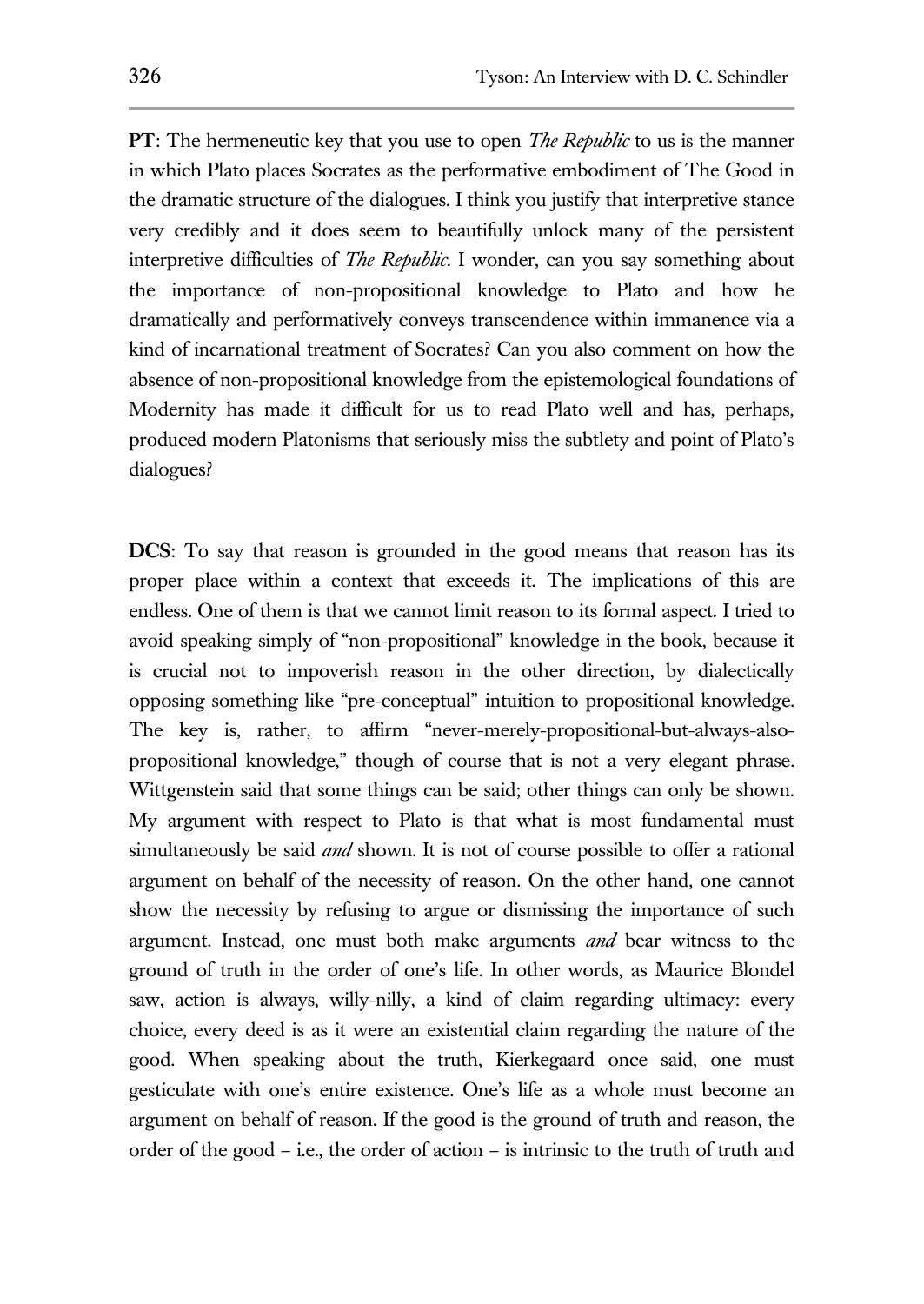the rationality of reason. I said that reason has its proper place in a context that exceeds it; in this case, that context is the life ordered to the good.

You are quite right to say that the absence of a place for "non- propositional" knowledge in modern epistemologies has distorted interpretations of Plato. That is an insightful observation. It seems to me that the separation of the true from the good that I mentioned earlier lies behind this absence. Without an appreciation of the transcendent context that is proper to reason as reason, one ends up fragmenting subject and object, universal and particular, and so forth. Thus, to take the earlier example, "skeptical" readings of Plato tend to isolate the existential from the essential, if I may use this language, while "dogmatic" readings isolate the essential from the existential. But they are simply flip sides of the same coin, as far as I can see.

**PT**: Francis A Grabowski III talks of two broad interpretive schools of Plato scholarship; the analytic and the literary or continental.<sup>1</sup> Put simply, Grabowski's interpretive schema looks like this: the analytical approach extracts the logical and properly philosophical kernel from the dramatic husk of Plato's writings, whereas the literary approach finds formal logic and rigorous analytical philosophy to have no relevance to Plato's writings. Grabowski notes that whilst there used to be sharp divisions between these interpretive schools in the 1950s and 60s, a mingling of approaches is now quite unremarkable. Even so, he then goes on to write a book about Plato's metaphysics that is exclusively analytic. So, three questions: can you see a future for exclusively analytic Plato scholarship; how do you understand the relationship of the "literary" school to philosophical rigor; and how do you read the current state of Plato scholarship and where it is going?

**DCS:** The problem is that these sorts of things tend to be taken simply as a question of method, or, even worse, a question of style. But we have to see that these questions are secondary to the more substantial question regarding the nature of truth as Plato conceives it. (This is not to say that one can address the

 1 Francis A. Grabowski, *Plato, Metaphysics, and the Forms* (London: Continuum, 2008), 11-12.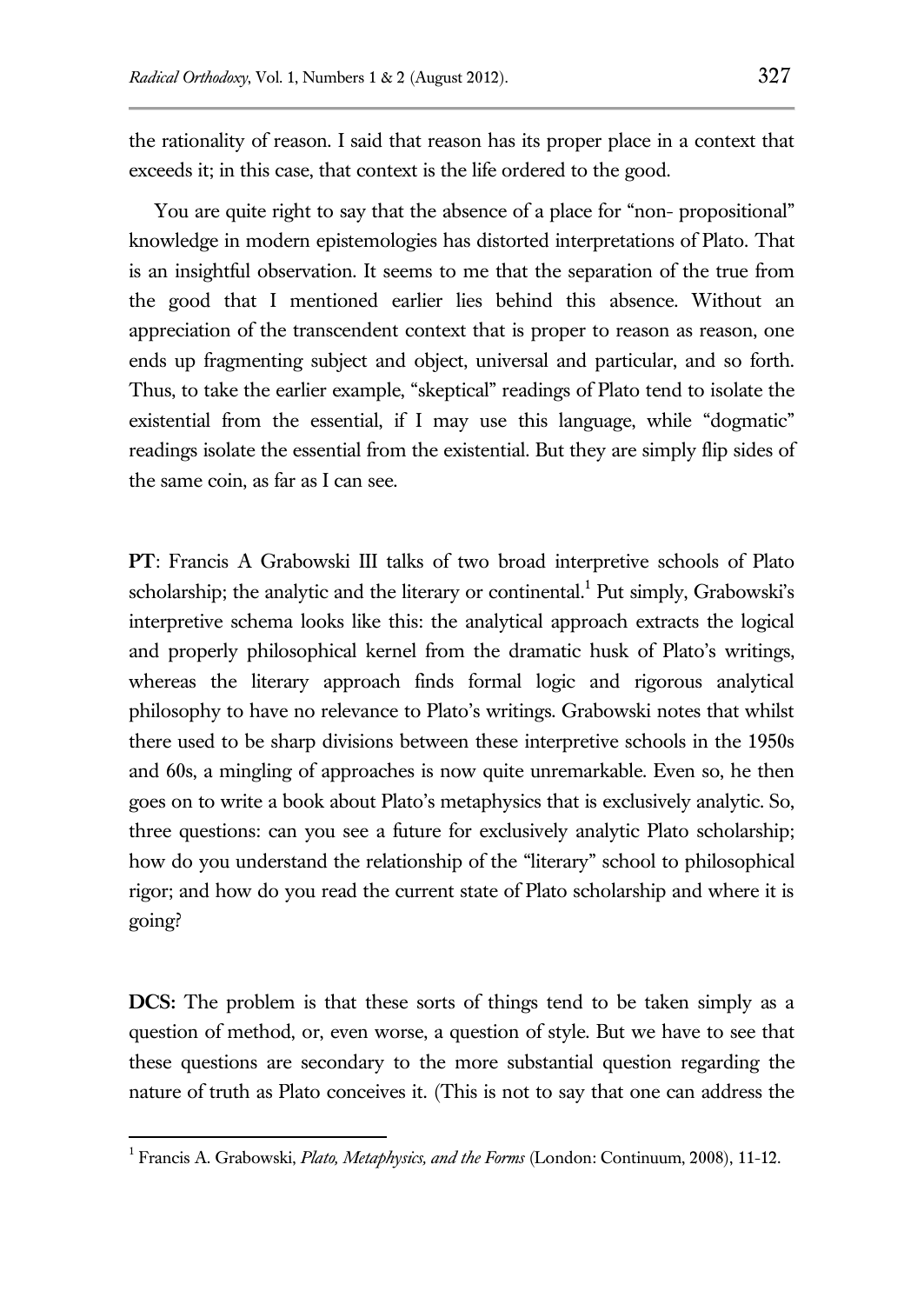substantial question without also addressing the methodological one; rather, these are both addressed together, though the substantial question has primacy.) One can appreciate the literary adornments of the dialogues and perhaps even discuss these at length, and still be bound to an impoverished conception of reason, or one can work through arguments with diligence but still ultimately understand these as merely another "mythos" and so interpret them as a form of rhetorical manipulation. It seems to me that an integration is possible only if we see the significance of the good as cause of truth: this produces the paradox of a reason that is absolute precisely because it is subordinate to what exceeds it as its proper ground. On this basis, both analysis of argument and interpretation of the dramatic elements have their proper place.

We sometimes identify the precise analysis of arguments with philosophical rigor—this is the pride of Anglo-American philosophy—but in fact rigor means adequacy to the object, i.e., not the a priori imposition of a method but the discovery of the suitable approach that comes with an understanding of the object. In this sense, an exclusively analytic approach to Plato lacks philosophical rigor. These approaches, one finds, constantly "beg the question" in their judgments—their method makes this inevitable. To answer your specific questions, I think we will always have exclusively analytic approaches to Plato because of the assumptions guiding the contemporary academy, but I don't think this approach, when made exclusive, has ever had a future. On the other hand, there is quite a bit of interesting work being done on Plato in our age, perhaps in part because of increasing dissatisfaction with the assumptions governing the academy. Two contemporary scholars that I have found especially helpful in understanding Plato—apart from my teacher in neoplatonism, Eric Perl—are Francisco Gonzalez and Rafael Ferber.

**A question from Eric Lee**: In both your book on Plato and your *Balthasar and the Dramatic Structure of Truth*, 2 a part of your philosophical argument hinges upon the articulation of the relationship between the absolute and the particular within the whole. And you couch the notion of the absolute within the notion of

 $\overline{a}$ 

<sup>2</sup> D. C. Schindler, *Hans Urs von Balthasar and the Dramatic Structure of Truth: A Philosophical Investigation* (New York: Fordham University Press, 2004).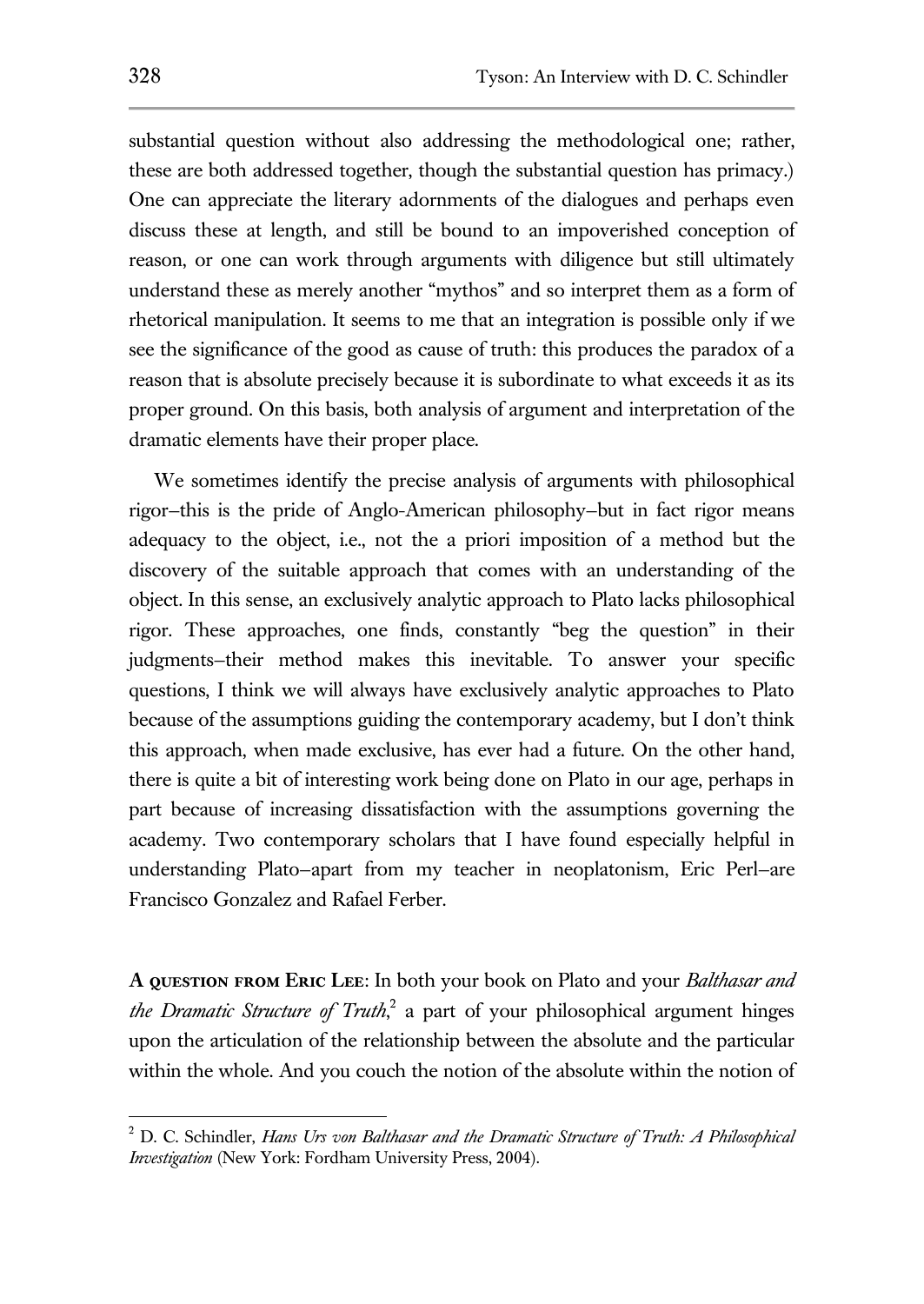truth being defenseless when you say, 'It is the very nature of what is ultimate to be ultimately defenseless'. 3 In light of this, what role do argument, dialogue, and apology (i.e. 'defense') play in philosophical and theological engagement where an *apologia* is upheld as a good thing in both philosophical (Platonic) and theological traditions? (i.e. *apologian* in 1 Peter 3:15).

**DCS**: The point here is not that apologia is not essential. Quite the contrary: I am trying to suggest it is even more important than typically thought, because the argument one is required to make is not simply with words but with actions, to put it over simply. The book makes much of Socrates' protest at 368a-c both that he is incapable of defending justice and that he is obliged to do everything possible—and indeed more than possible—to try. The paradox is that concrete circumstances might require one to fall silent *precisely* in one's defense of truth. To make everything turn on "winning the argument" is both to absolutize propositional reason and at the same time to absolutize persuasion. This is the attitude that characterizes the sophists, according to Plato. By contrast, to forego winning the argument when circumstances require can be a gesture whereby one affirms the objectivity, the absoluteness of truth, beyond persuasion. One thereby says, as it were, "more" than it is possible to say. Again, the proper place of reason is inside the order of the good, which exceeds it. Plato's Socrates was extraordinary in this respect: he was both tireless in his willingness to argue, and at the same time demonstrated a noble freedom in turning away from arguments with those who were simply playing games, ultimately at the cost of losing his life. So, in a word, the point I tried to make is not to relativize *apologia* but to understand it in its most comprehensive sense, which is what I take to be the original Christian understanding and—though perhaps less obviously—the perspective offered in the *Republic*. The book tries to capture the paradox of the whole by talking, not just about the ultimate "defenselessness" of truth, but about an "indefensible defense of the defenseless," i.e., a vulnerable witness to what is greater than oneself as the context within which one constructs arguments.

 $\overline{a}$ 

<sup>3</sup> D. C. Schindler, *Plato's Critique of Impure Reason: On Goodness and Truth in the Republic* (Washington, D. C.: Catholic University of America Press, 2008), 237.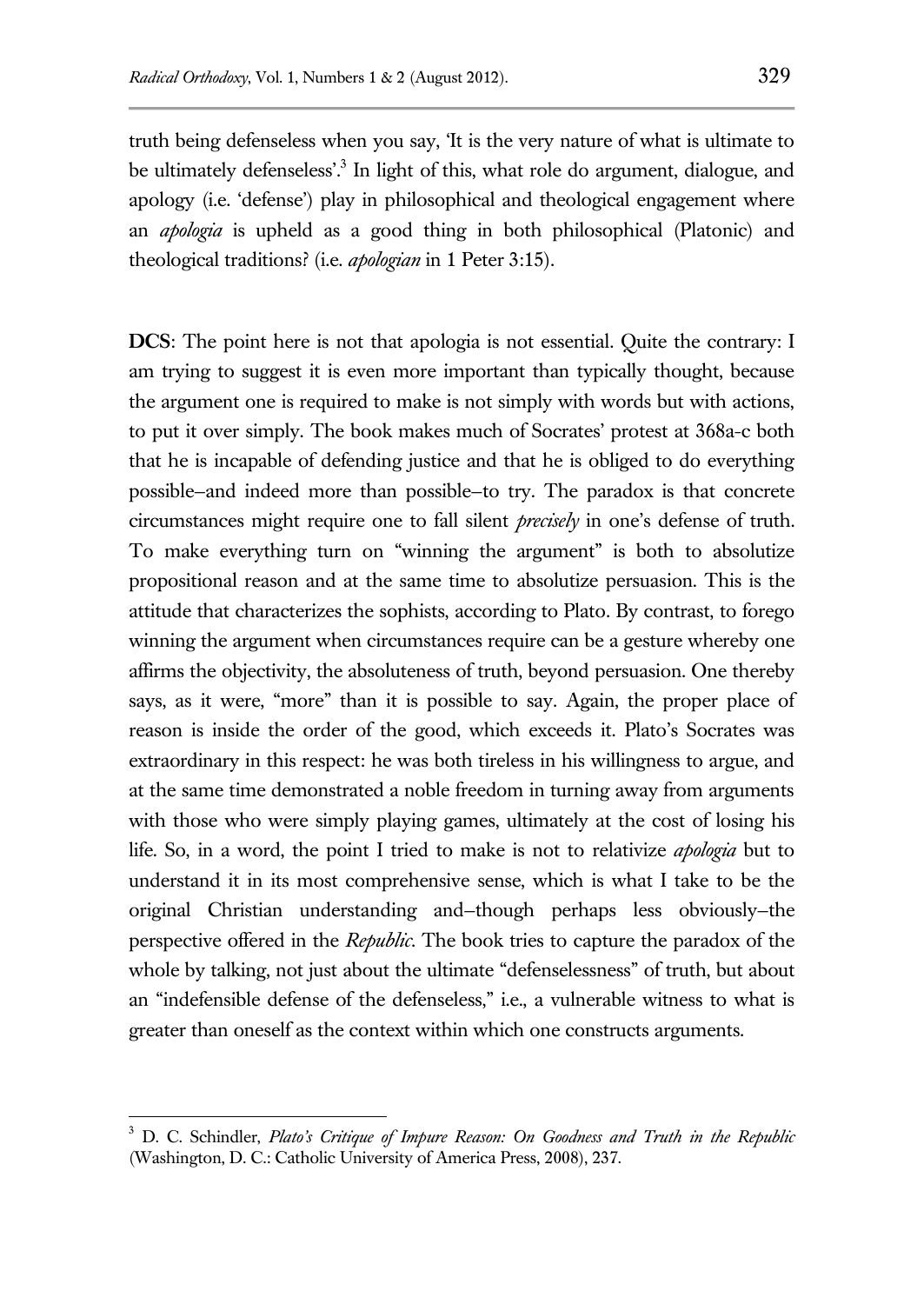**PT**: This is a bit of a machine gun set of questions. How does being a Christian shape the way you approach philosophy? Do you have an integrative understanding of theology and philosophy, and if so, how do you (currently) understand the relationship between faith and reason? Does Plato have an integrative understanding of theology and philosophy? Do you think Christian Platonism is due for another revival, and if so, what could it look like (what is your best hope) this time around?

**DCS**: These are all very big questions! To give only the beginnings of answers: carrying on the theme that reason has its proper place within a context that exceeds it, I would say that a Christian's intellectual vocation has its place within the more fundamental vocation to follow Christ. For Catholics, the following of Christ occurs most basically in the states of life: the single-hearted commitment to the good that Socrates describes in the *Republic* has its Christian analogue in the vowing of one's freedom to Christ either in marriage or in consecration. As difficult as this may be to work out in practice, this means that, for me, the "philosophical life" will have its integrity in its relative subordination to the responsibilities of being a husband and father. As for the content of philosophy, I have always accepted the idea that faith informs thinking, and I have found this idea constantly confirmed in practice. Chesterton once explained that dogma, far from shutting down thought, in fact is a goad that vigilantly keeps thought from shutting down itself, and this has been true in my own experience.

Regarding the relationship between theology and philosophy, faith and reason, I've actually started to think about these in a new way, and I am currently trying to work these ideas out at the moment. Without going into too much detail, it occurred to me that it is important to distinguish the two relationships. For obvious reasons, we typically associate faith with theology and reason with philosophy. But in fact we have to recognize that faith and reason are operating in both disciplines, though differently in each case. I've come to think that, properly speaking, faith can be explicit even in philosophy, without philosophy for all that simply turning into theology. Reading the work of the profound Thomist thinker Ferdinand Ulrich, and having had the blessing of several opportunities to converse with him, opened my eyes to many things on this score. A lot of qualifiers and explanations are necessary, of course, but there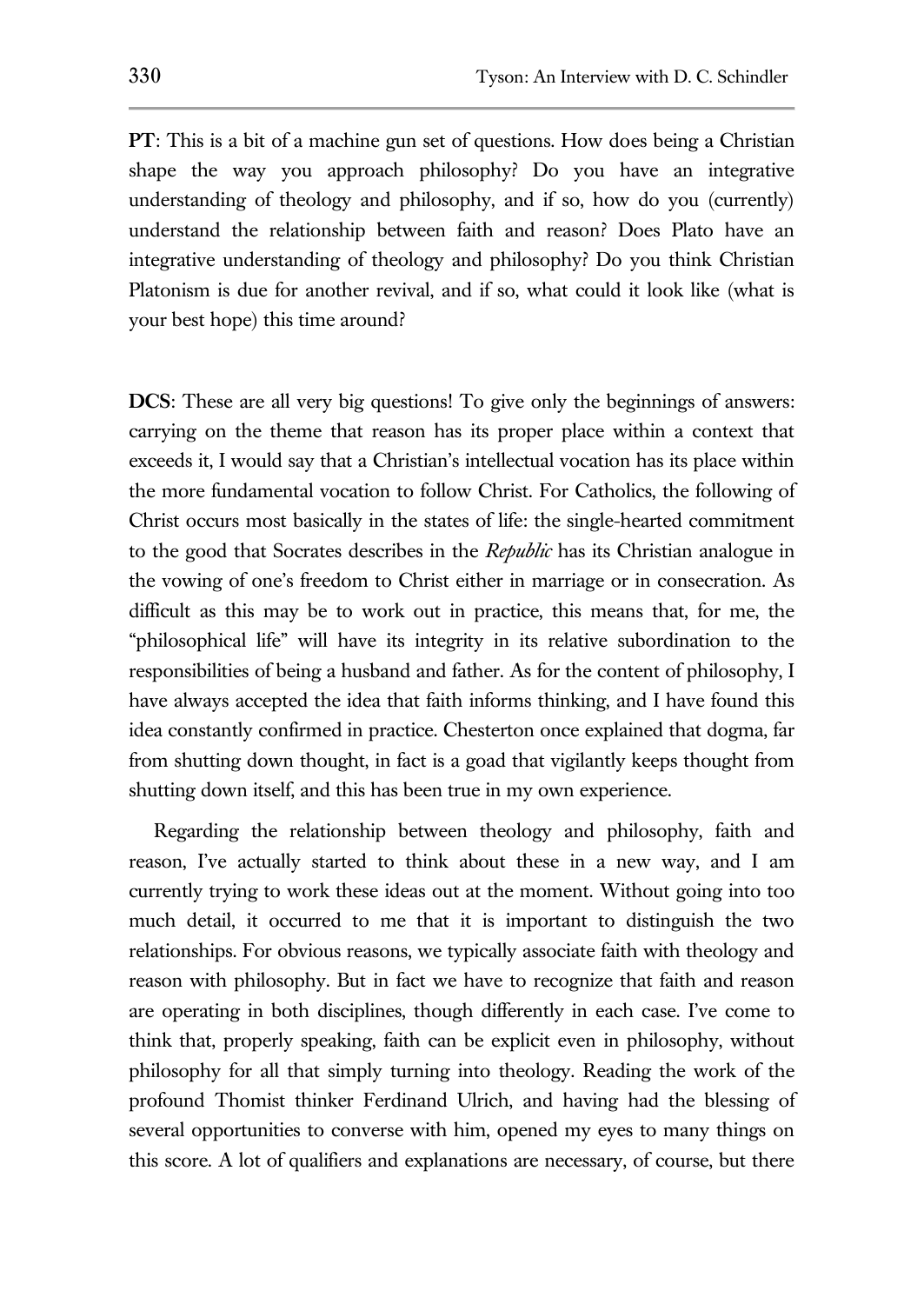is no room to work it out here. Suffice it to say, in a nutshell, that I believe that faith and reason are distinct but inseparable, and this distinctness-in-unity plays a role in both disciplines.

Does Plato have an integrative understanding of theology and philosophy? Strictly speaking, theology requires revelation, so the word is not relevant with respect to Plato. On the other hand, I would say that he has a sense of reason as operating simultaneously "from above" and "from below," and so being inherently open to the transcendent. Moreover, logos has its place, in a certain respect, inside of mythos (and, arguably, in another respect mythos lies inside of logos). If this is a proper reading of Plato, his philosophy is particularly apt for being taken up into a context of a Christian unity-in- distinctness of faith and reason. In response to the question whether we are due for another revival of Christian Platonism: I certainly hope so, because in fact I don't think there is any other kind of genuine revival possible in the end. I am increasingly convinced that Christian Platonism is the heart of our tradition.

**PT**: I understand your current research interests center around Schiller, Schelling and Hegel. Can you tell us why you are interested in these thinkers and where you think you are going with them in terms of what I take to be your ongoing interest in finding adequate responses to contemporary misology?

**DCS**: To give things a context: the themes that interest me the most are the nature of the transcendentals (beauty, goodness, and truth) and what we might call their anthropological correlates (love, freedom, and reason). It seems to me that each of these must be interpreted in light of all the rest, and that all of these notions have become impoverished in our age because they have been sundered from each other. There are an infinite number of questions and problems that arise here, and—God willing—I plan to spend the rest of my life reflecting on them. There will never be a shortage of things to think about! In addition to the problem of contemporary misology, there are also related problems with reductive notions of freedom and love. Last year I finished a manuscript on the notion of freedom in Schiller, Schelling, and Hegel (which Wipf and Stock will be publishing this fall under the title *The Perfection of Freedom: Schiller, Schelling*